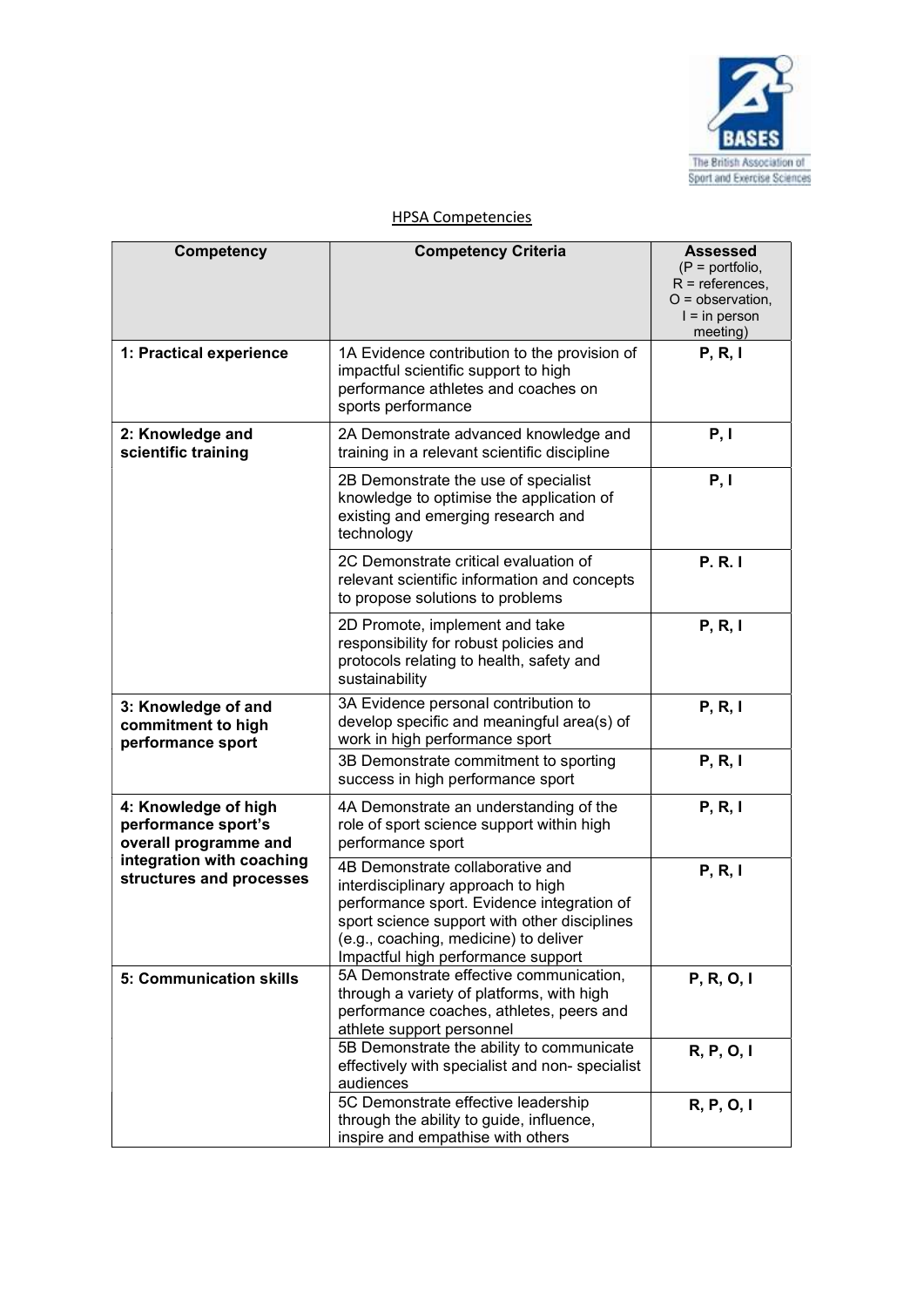

| Competency                                    | <b>Competency Criteria</b>                                                                                                                                                                               | <b>Assessed</b><br>$(P =$ portfolio,<br>$R =$ references,<br>$O =$ observation,<br>$l = in person$<br>meeting) |
|-----------------------------------------------|----------------------------------------------------------------------------------------------------------------------------------------------------------------------------------------------------------|----------------------------------------------------------------------------------------------------------------|
| 6: Professional<br>relationships              | 6A Build understanding and trust of high<br>performance coaches, athletes, peers and<br>other support staff                                                                                              | P, R, O, I                                                                                                     |
|                                               | 6B Demonstrate an ability to work in a<br>dynamic environment with skills in conflict<br>resolution, facing challenge and finding<br>solutions                                                           | P, R, O, I                                                                                                     |
|                                               | 6C Demonstrate approachability, empathy<br>and the ability to listen actively and<br>accurately                                                                                                          | P, R, O, I                                                                                                     |
|                                               | 6D Demonstrate open-mindedness and<br>adaptability in working with others                                                                                                                                | P, R, I                                                                                                        |
|                                               | 6E Adopt and maintain professional<br>behaviors                                                                                                                                                          | P, R, O, I                                                                                                     |
|                                               | 6F Demonstrate the ability to mediate,<br>develop and maintain positive working<br>relationships                                                                                                         | P, R, O, I                                                                                                     |
| 7: Teamwork                                   | 7A Work cooperatively and effectively lead<br>or manage high performance coaches,<br>athletes, peers and other support staff to<br>provide structured and ongoing scientific<br>support                  | P, R, O, I                                                                                                     |
|                                               | 7B Work autonomously and take<br>responsibility for the work of self and others                                                                                                                          | P, R, O, I                                                                                                     |
|                                               | 7C Comply with and promote relevant<br>codes of conduct and practice                                                                                                                                     | P, R, O, I                                                                                                     |
| 8: High performance sport<br>environments     | 8A Deliver, coordinate, lead or manage<br>scientific support provision within required<br>high performance sport environments                                                                            | P, R, O, I                                                                                                     |
|                                               | 8B Promote and ensure compliance with all<br>relevant regulatory requirements and quality<br>standards                                                                                                   | P, R                                                                                                           |
|                                               | 8C Oversee the implementation of solutions<br>and demonstrate an understanding of<br>potential and actual impacts of your work on<br>your organisation, on the profession and on<br>the wider community. | P, R, O, I                                                                                                     |
| 9: Problem solving and<br>interdisciplinarity | 9A Demonstrate critical and innovative<br>thinking to provide meaningful solutions to<br>priority problems                                                                                               | P, R, I                                                                                                        |
|                                               | 9B Exercise sound judgement and<br>understand principles of uncertainty in<br>complex and unpredictable situations                                                                                       | P, R, I                                                                                                        |